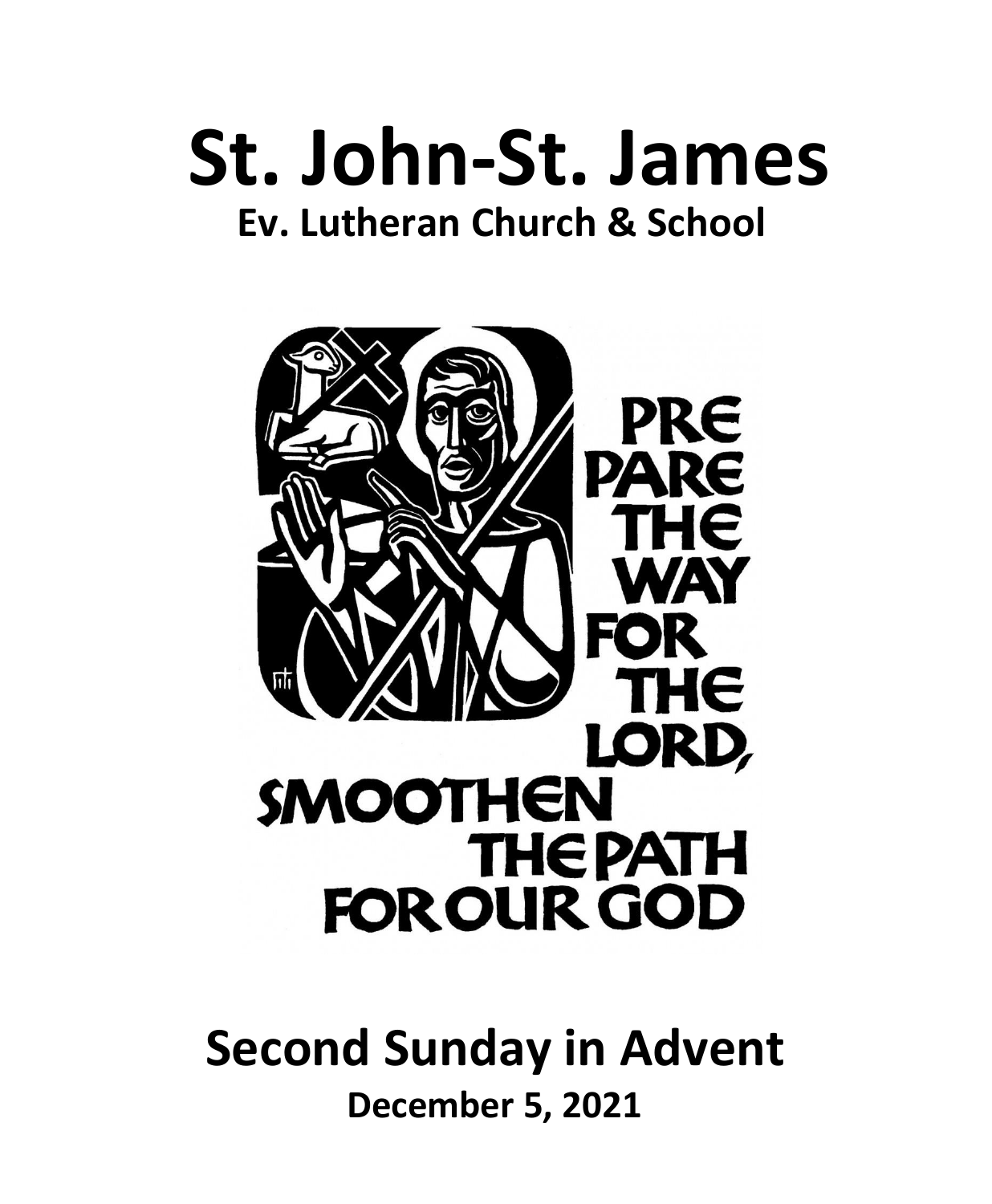WELCOME *When the Lord Comes Near, He Humbles His People*

Verse 1: (congregation with soloist)

**Opening Hymn: Constant Over Service Constant Over Service Constant Over Service Constant Over Service Constant Over Service Constant Over Service Constant Over Service Constant Over Service Constant Over Service Constan** *CCLI Song #7052252* CCLI License #20031593

> **One glorious night When love crossed over And cast aside Both crown and throne To live beside The common man As was foretold The promised One**

**a** *P* Verse 2: (congregation with soloist)

**And there He lay In humble straw As angels sing "Goodwill to all" A gift from God To reconcile All men to Him This perfect child**

**C**  $\neq$  Verse 3: (congregation with soloist)

 **Behold this day A Savior's born And in whose fate This world has longed Conceived in faith Received with love Come kneel beside This child of God Come kneel beside This child of God**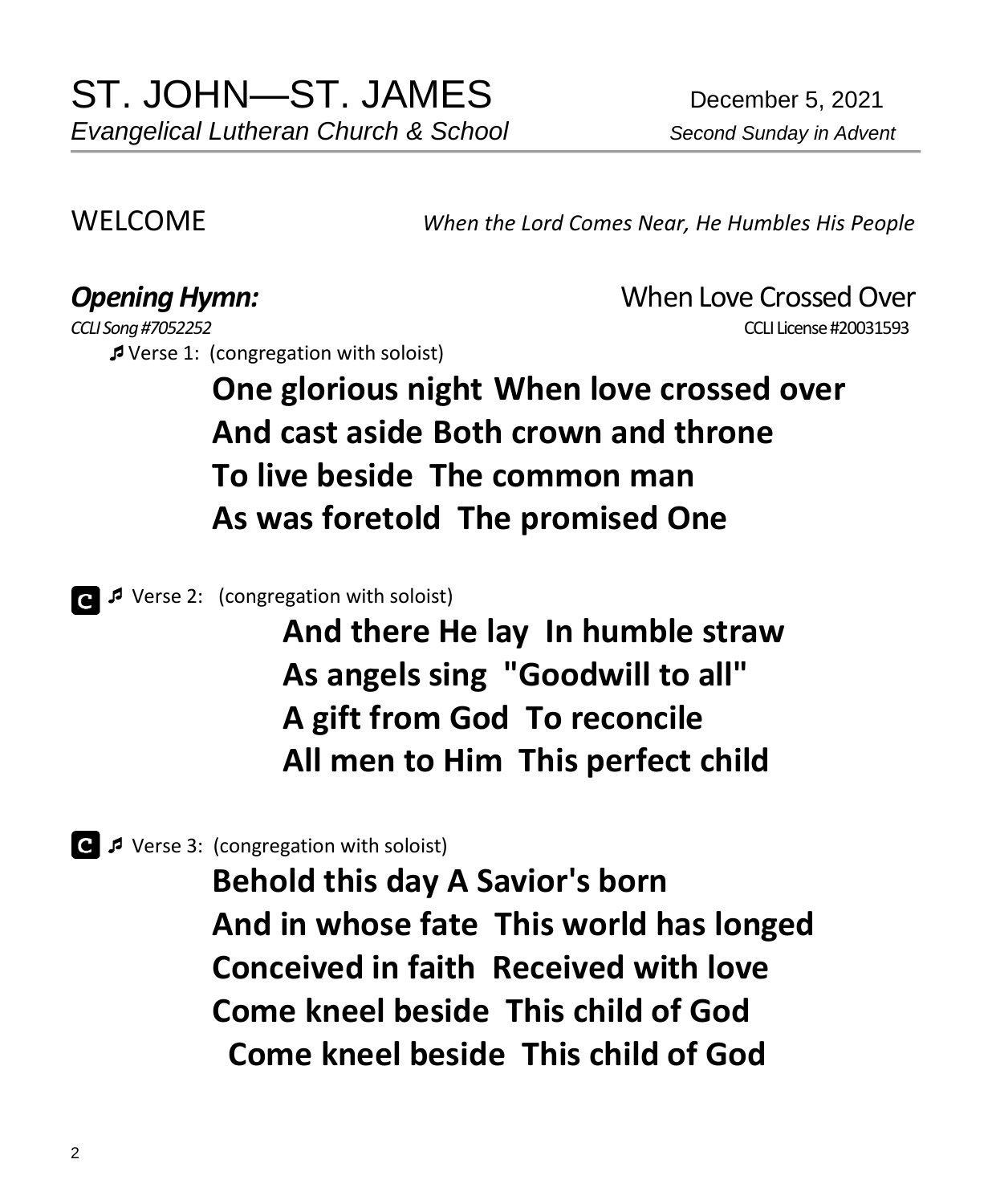## *PLEASE STAND* INVOCATION

 $|M|$ The grace of our Lord  $(\dagger)$  Jesus Christ and the love of God and the fellowship of the Holy Spirit be with you.

**C And also with you.**

# CONFESSION OF SINS

- Dear friends, let us approach God in honesty, asking him in the name  $|M|$ of our Lord Jesus Christ to forgive us.
- **Lord of all, I confess that I have sinned in thought, word, C and deed. I have not kept your commands. My actions, my words, and my thoughts have all fallen short of the perfection you deserve. I am sorry for my sin and seek your mercy in the name of my Lord and Savior, Jesus Christ.**
- It is only through the grace of our Triune God that we are saved from  $M$ our sins. God the Father sent his Son in love. God the Son came and paid the price for our sins. And God the Spirit came to us and made the gift of eternal life ours through faith. Therefore, be assured: you are forgiven in the name of the Father, the Son, and the Holy Spirit.
- 

# **Amen.**

In peace, let us praise the Lord.  $\mathbf{M}$ 

# *Gloria:* I Will Wait for You (Psalm 130)

Praise Charts Song #7118914 CCLI License #20031593

Verse 1  **Messengers:** 

Out of the depths I cry to You In darkest places I will call Incline Your ear to me anew And hear my cry for mercy, Lord.

 *(Our Song continues on the next page.)*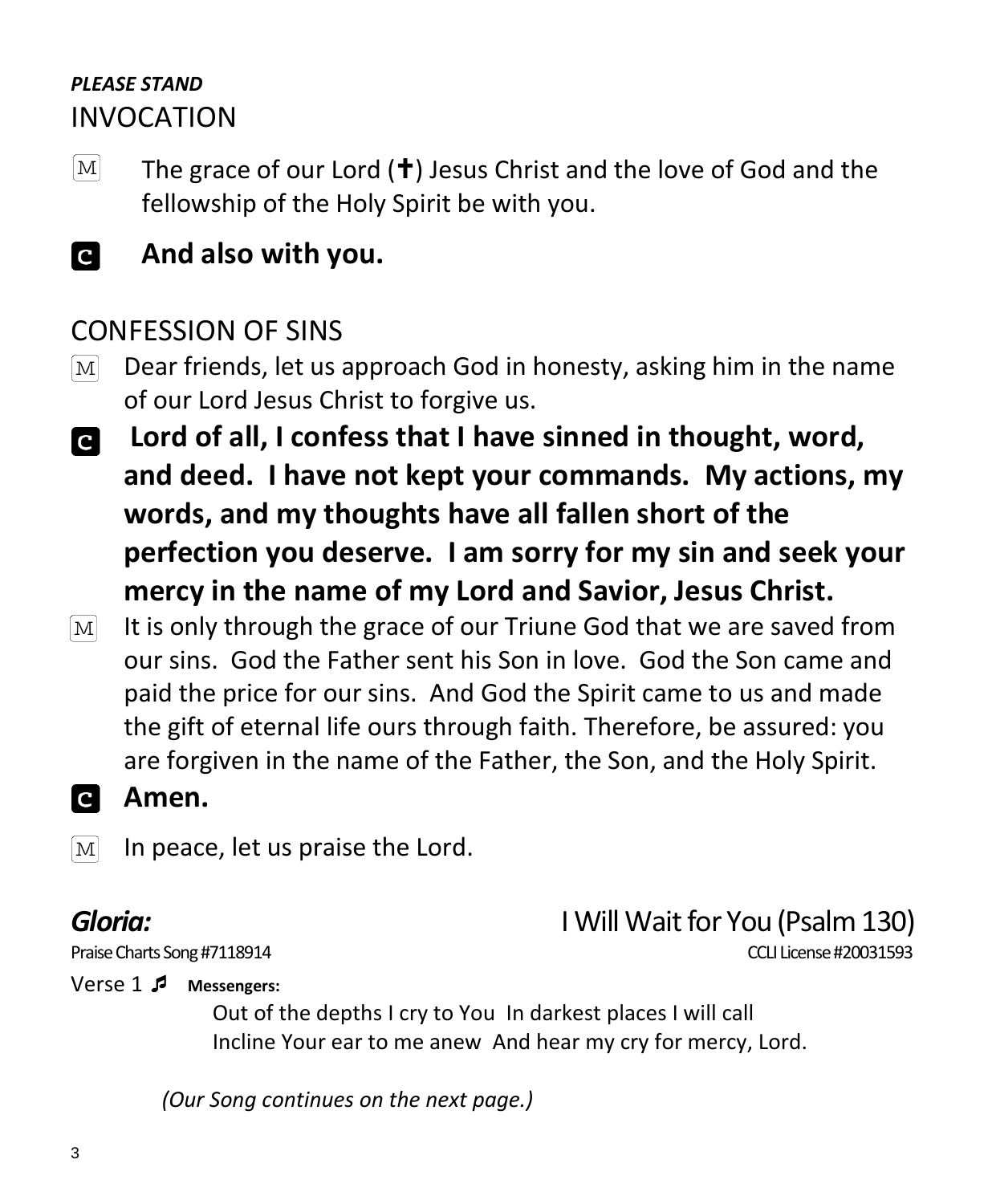Verse 2  **Were You to count my sinful ways How could I come before Your throne Yet full forgiveness meets my gaze I stand redeemed by grace alone.** CHORUS <sup>1</sup>  **I will wait for You, I will wait for You On Your Word I will rely. I will wait for You, Surely wait for You Till my soul is satisfied.** Verse 3  **So put Your hope in God alone Take courage in His power to save Completely and forever won By Christ emerging from the grave.** CHORUS <sup>1</sup>  **I will wait for You, I will wait for You On Your Word I will rely. I will wait for You, Surely wait for You Till my soul is satisfied.** Verse 4  **Now He has come to make a way And God Himself has paid the price That all who trust in Him today Find healing in His sacrifice That all who trust in Him today Find healing in His sacrifice.**

 *(Our Song concludes on the next page.)*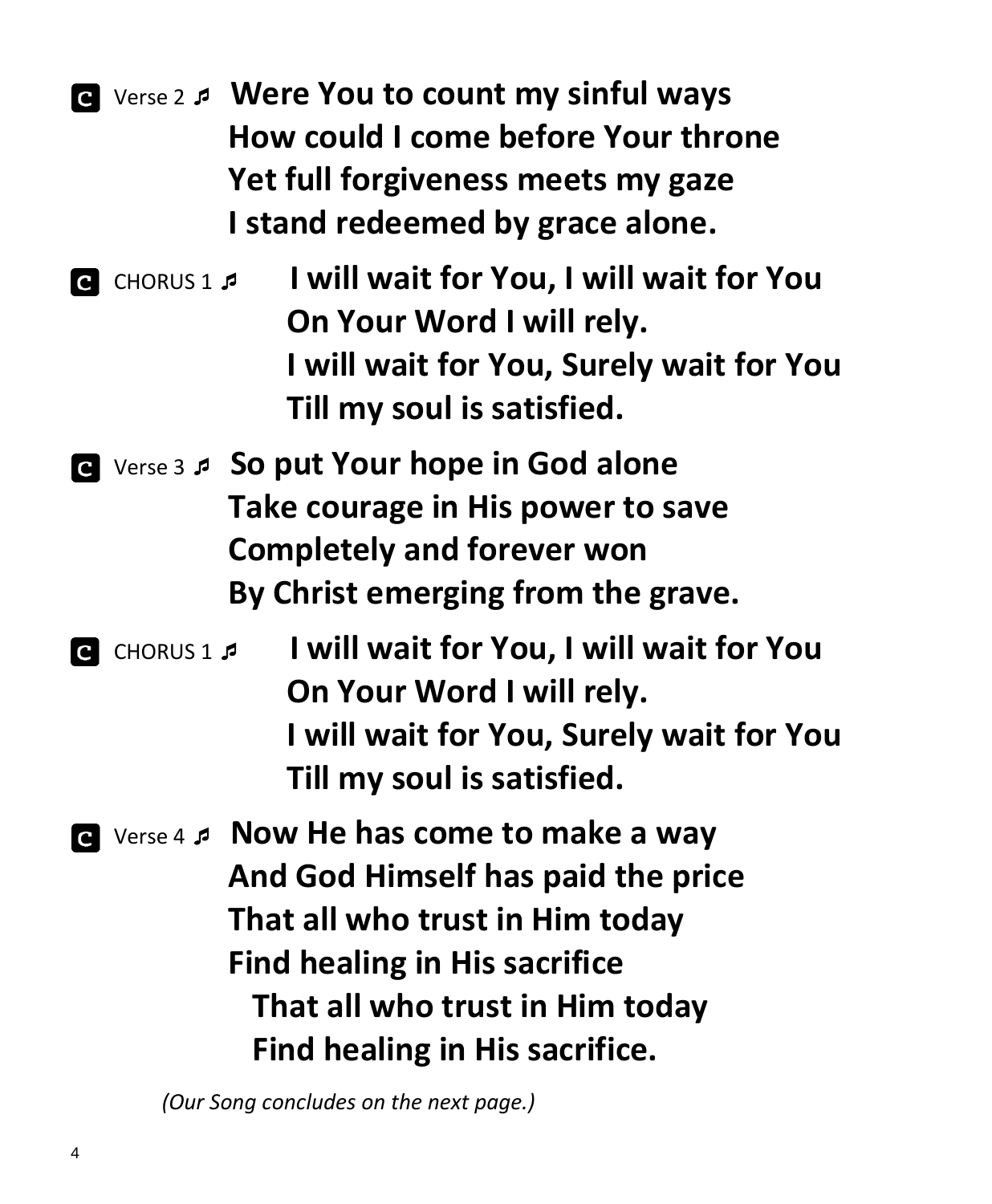CHORUS <sup>2</sup>  **I will wait for You, I will wait for You Through the storm and through the night I will wait for You, Surely wait for You For Your love is my delight.** *(repeat CHORUS 2)*

 CHORUS <sup>1</sup>  **I will wait for You, I will wait for You On Your Word I will rely. I will wait for You, Surely wait for You Till my soul is satisfied.** *(repeat CHORUS <sup>1</sup> twice)*

# PRAYER OF THE DAY

 $\mathbf{M}$ Stir up our hearts, O Lord, to prepare the way for your only Son. By his coming, give us strength in our conflicts, and shed light on our path through the darkness of this world; through your Son, Jesus Christ, our Lord, who lives and reigns with you and the Holy Spirit, one God, now and forever.

#### **Amen.**  $\mathbf{C}$

*BE SEATED*

*First Lesson* Malachi 3:1-7b

**3** "I will send my messenger, who will prepare the way before me. Then suddenly the Lord you are seeking will come to his temple; the messenger of the covenant, whom you desire, will come," says the LORD Almighty. **<sup>2</sup>** But who can endure the day of his coming? Who can stand when he appears? For he will be like a refiner's fire or a launderer's soap. **<sup>3</sup>**He will sit as a refiner and purifier of silver; he will purify the Levites and refine them like gold and silver. Then the LORD will have men who will bring offerings in righteousness, **<sup>4</sup>** and the offerings of Judah and Jerusalem will be acceptable to the LORD, as in days gone by, as in former years. *(Lesson continues next page.)*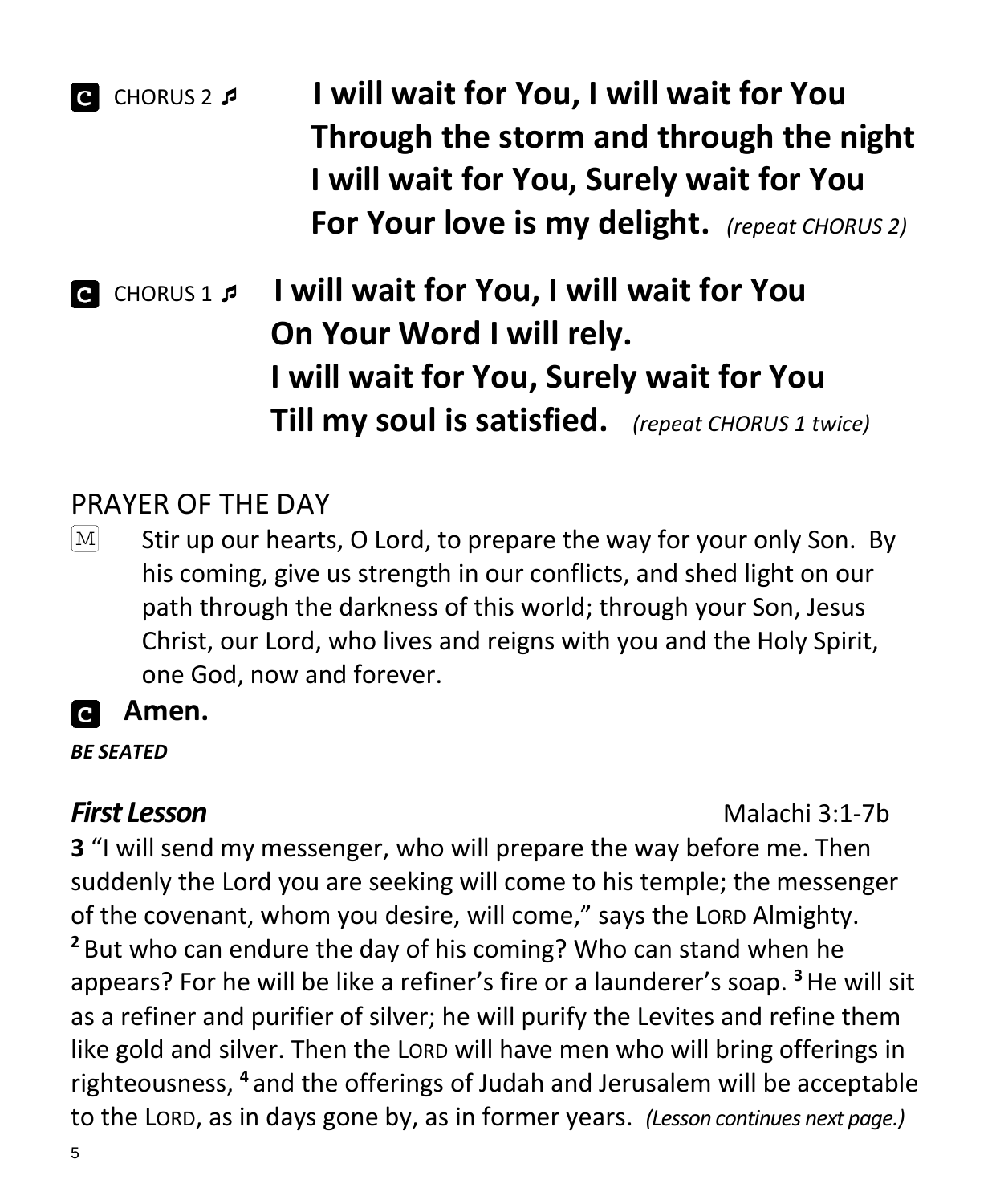**5** "So I will come to put you on trial. I will be quick to testify against sorcerers, adulterers and perjurers, against those who defraud laborers of their wages, who oppress the widows and the fatherless, and deprive the foreigners among you of justice, but do not fear me," says the LORD Almighty.

**6** "I the LORD do not change. So you, the descendants of Jacob, are not destroyed. **<sup>7</sup>** Ever since the time of your ancestors you have turned away from my decrees and have not kept them. Return to me, and I will return to you," says the LORD Almighty.

# CONFESSION OF FAITH CONFESSION CONTENTS

**I have faith in God and believe that He has created me and C all that I have. All things belong to Him.**

**I have faith in Jesus and believe that He died for my sins, conquered death and was raised to life on the third day. His death and resurrection declared that He is God and that my sins are forgiven.**

**I have faith in the Holy Spirit and believe He has worked this faith within me. I believe He is present here among us and lives within each child of God. Through Him and the Word I have the power to stand in strength against all adversity.**

**And I believe that my mission on earth is to serve my God—Father, Son, and Holy Spirit. He has equipped me with His gifts and motivated me by His love to reach out to the lost and to my fellow believers with the Gospel. Amen.**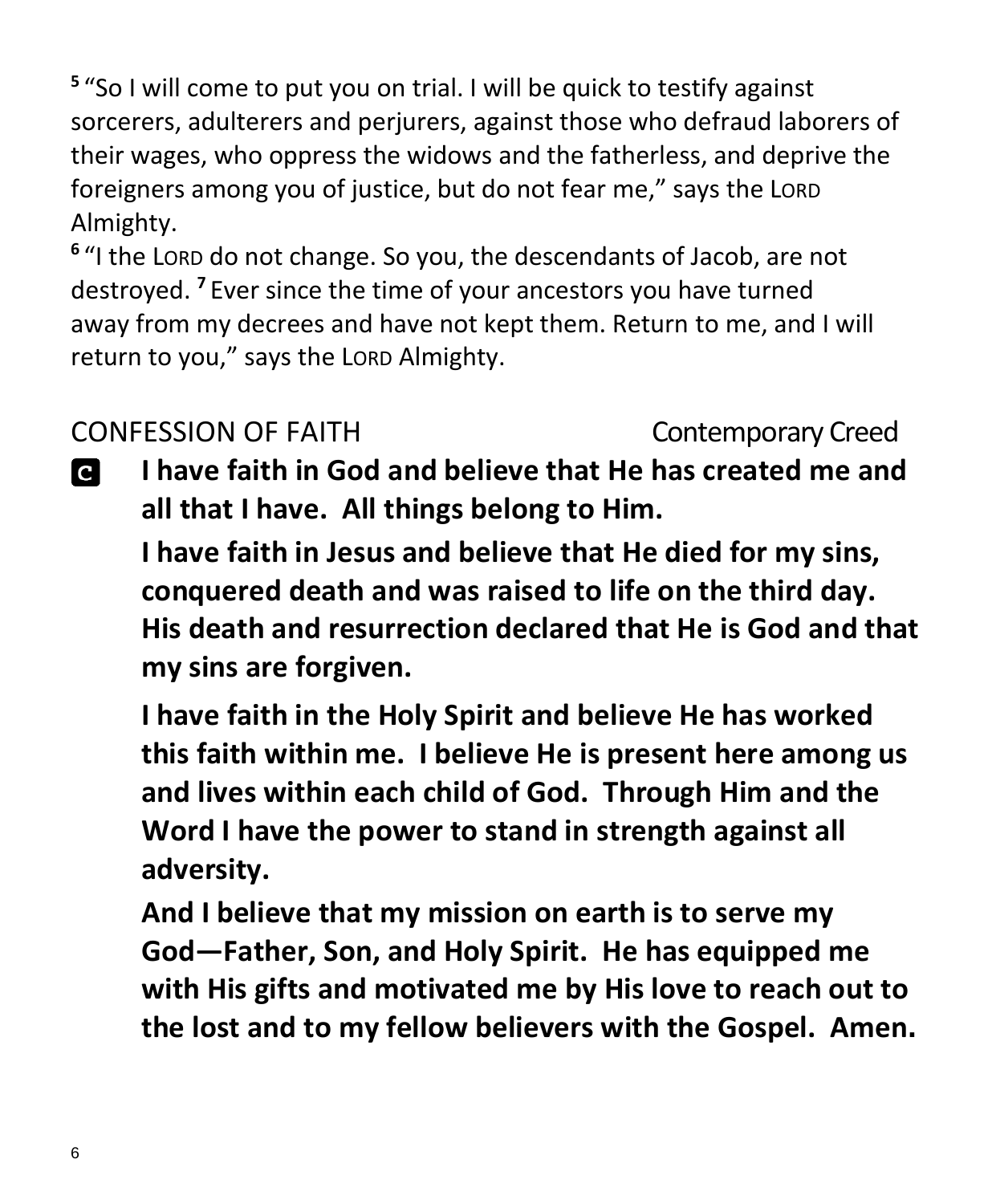**Gospel Lesson Contract 2:1-6** 

**3** In the fifteenth year of the reign of Tiberius Caesar—when Pontius Pilate was governor of Judea, Herod tetrarch of Galilee, his brother Philip tetrarch of Iturea and Traconitis, and Lysanias tetrarch of Abilene— **<sup>2</sup>** during the high-priesthood of Annas and Caiaphas, the word of God came to John son of Zechariah in the wilderness. **<sup>3</sup>**He went into all the country around the Jordan, preaching a baptism of repentance for the forgiveness of sins. **<sup>4</sup>** As it is written in the book of the words of Isaiah the prophet: "*A voice of one calling in the wilderness, 'Prepare the way for the Lord, make* 

*straight paths for him. <sup>5</sup> Every valley shall be filled in,every mountain and hill made low. The crooked roads shall become straight, the rough ways smooth. <sup>6</sup> And all people will see God's salvation*.'"

# *Hymn of the Day:* 2008 **Make Room**

Verse 1  **Messengers:**  Family hiding from the storm Found no place at the keeper's door It was for this a Child was born To save a world so cold and hollow.

| <b>E</b> Verse 2 $\neq$ The sleeping town, it did not know |
|------------------------------------------------------------|
| That lying in a manger low                                 |
| A Savior King who had no home                              |
| Has come to heal our sorrows.                              |

*C* CHORUS  $\beta$  **Is there room in your heart? Is there room in your heart? Is there room in your heart For God to write His story?**

*(Song continues on next page.)*

CCLI Song#7101018 CCLI License #20031593

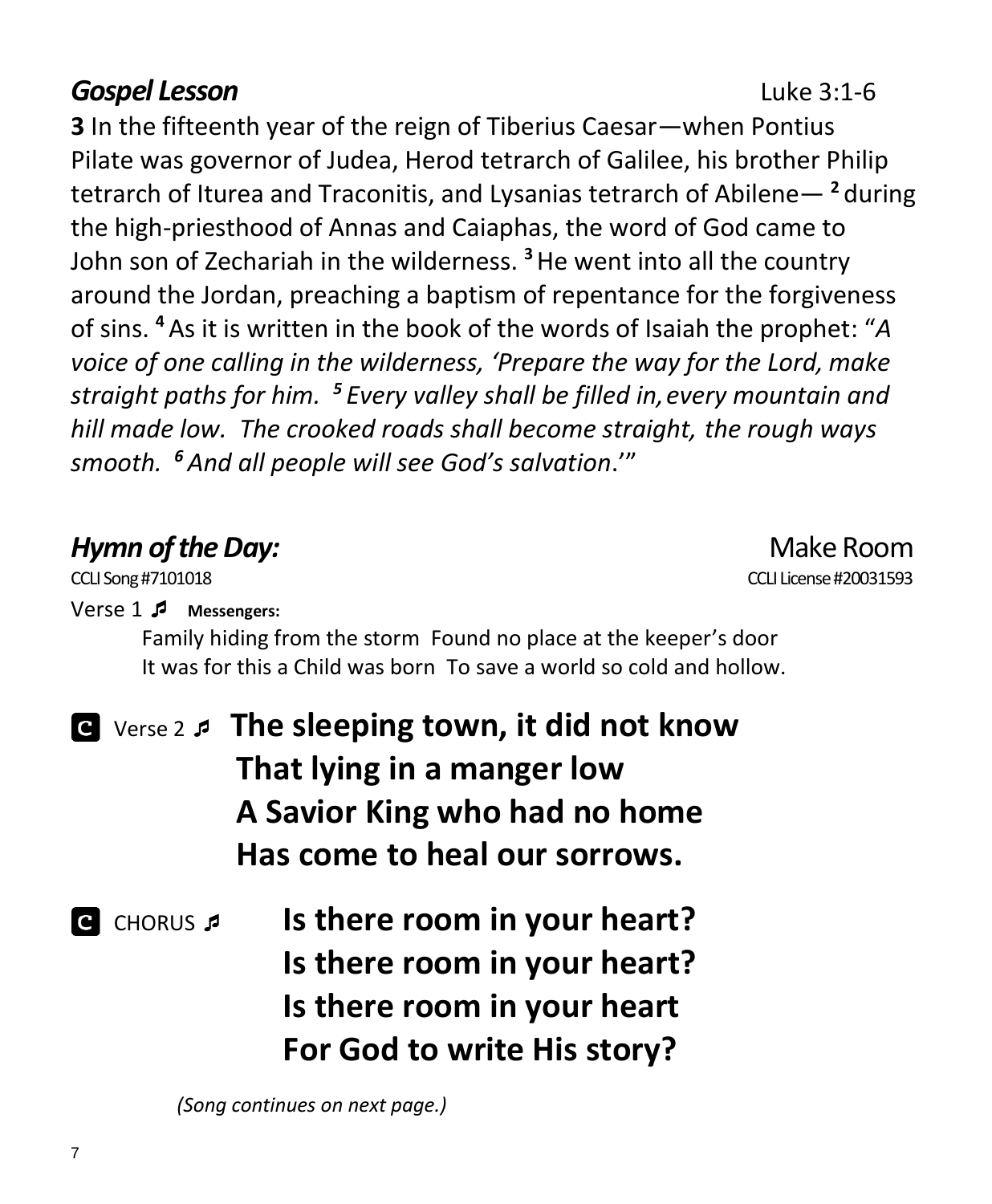|             | $\bullet$ Verse 3 $\sharp$ | Shepherds counting sheep at night<br>Do not fear the glory light<br>You are precious in His sight<br>God has come to raise the lowly.                                                 |
|-------------|----------------------------|---------------------------------------------------------------------------------------------------------------------------------------------------------------------------------------|
|             | <b>C</b> CHORUS <b>P</b>   | Is there room in your heart?<br>Is there room in your heart?<br>Is there room in your heart<br>For God to write His story?                                                            |
| $\mathbf C$ | CHORUS 2 5                 | You can come as you are<br>But it may set you apart<br>When you make room in your heart<br>And trade your dreams for His glory<br>Make room in your heart<br>Make room in your heart. |
|             | C Verse 4 $\sqrt{ }$       | <b>Mother holds the Promise tight</b><br>Every wrong will be made right<br>The road is straight and the burden's light<br>For in His hands He holds tomorrow.                         |
|             | CHORUS <sub>5</sub>        | Is there room in your heart?<br>Is there room in your heart?<br>Is there room in your heart<br>For God to write His story?                                                            |

*(Song concludes on next page.)*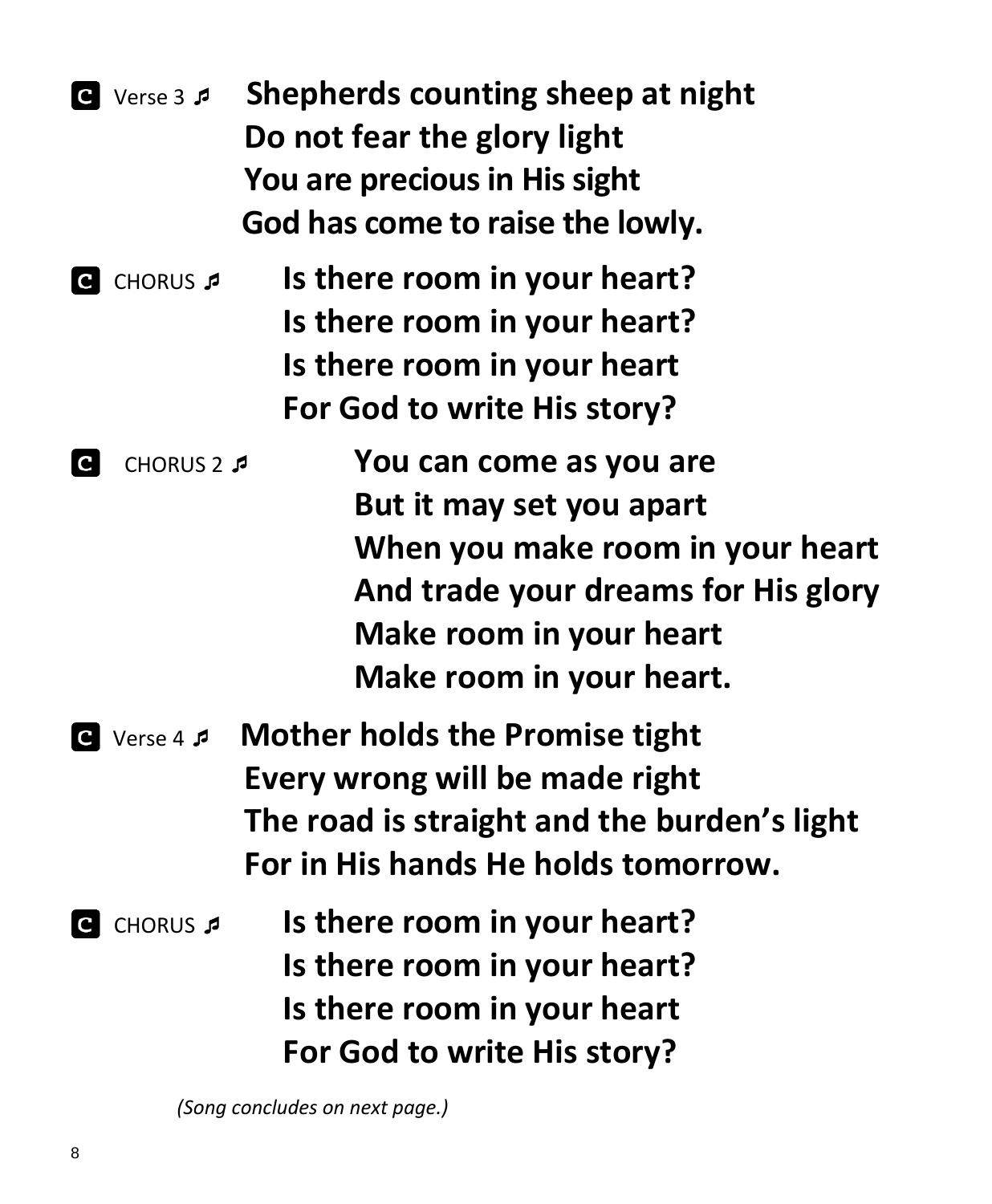**C** CHORUS 2 *A* **POU CAN COME AS YOU Are But it may set you apart When you make room in your heart And trade your dreams for His glory Make room in your heart**

**Make room in your heart.**

**Make room in your heart**

**Make room in your heart.**

# MESSAGE Pastor Darin Aden

Philippians 1:3-11

### **"A Loving Look at Ourselves"**

1. See why we're here

2. See what we need

**3** I thank my God every time I remember you. **<sup>4</sup>** In all my prayers for all of you, I always pray with joy **<sup>5</sup>** because of your partnership in the gospel from the first day until now, <sup>6</sup> being confident of this, that he who began a good work in you will carry it on to completion until the day of Christ Jesus. <sup>7</sup> It is right for me to feel this way about all of you, since I have you in my heart and, whether I am in chains or defending and confirming the gospel, all of you share in God's grace with me. **<sup>8</sup>**God can testify how I long for all of you with the affection of Christ Jesus.

**<sup>9</sup>** And this is my prayer: that your love may abound more and more in knowledge and depth of insight, **<sup>10</sup>** so that you may be able to discern what is best and may be pure and blameless for the day of Christ, **<sup>11</sup>** filled with the fruit of righteousness that comes through Jesus Christ—to the glory and praise of God.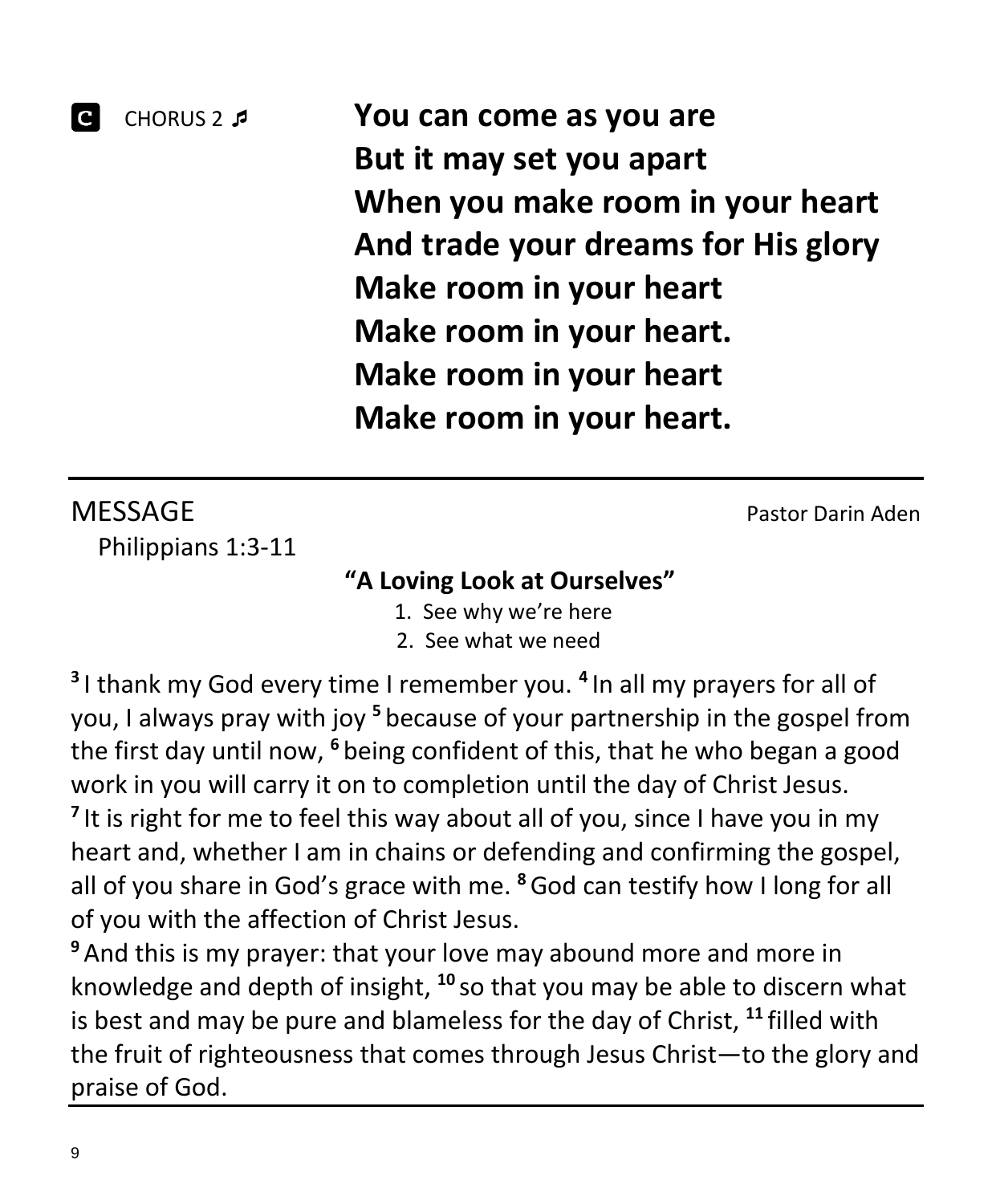# *Sermon Response:* In the Bleak Midwinter

Praisecharts Song#275566 CCLI License #20031593 Turn

Verse 1  **Messengers:** Our God, heaven cannot hold Him, nor earth sustain; Heaven and earth shall flee away when he comes to reign. In the bleak midwinter as stable place sufficed The Lord God Almighty, Jesus Christ.



**Angels and archangels may have gathered here Cherubim and seraphim thronged the air But his mother only in her maiden bliss, Worshipped the beloved with a holy kiss.**

**a** Verse 3 *<b>* 

**What can I give him, poor as I am? If I were a shepherd, I would bring a lamb; If I were a wiseman, I would honor Him; Jesus, the Messiah, born in Bethlehem.**

*PLEASE STAND*

# PRAYER OF THE CHURCH

LORD'S PRAYER

**Our Father who art in heaven, hallowed be thy name, thy kingdom come, thy will be done on earth as it is in heaven. Give us this day our daily bread; and forgive us our trespasses, as we forgive those who trespass against us; And lead us not into temptation, but deliver us from evil. For thine is the kingdom and the power and the glory forever and ever. Amen.**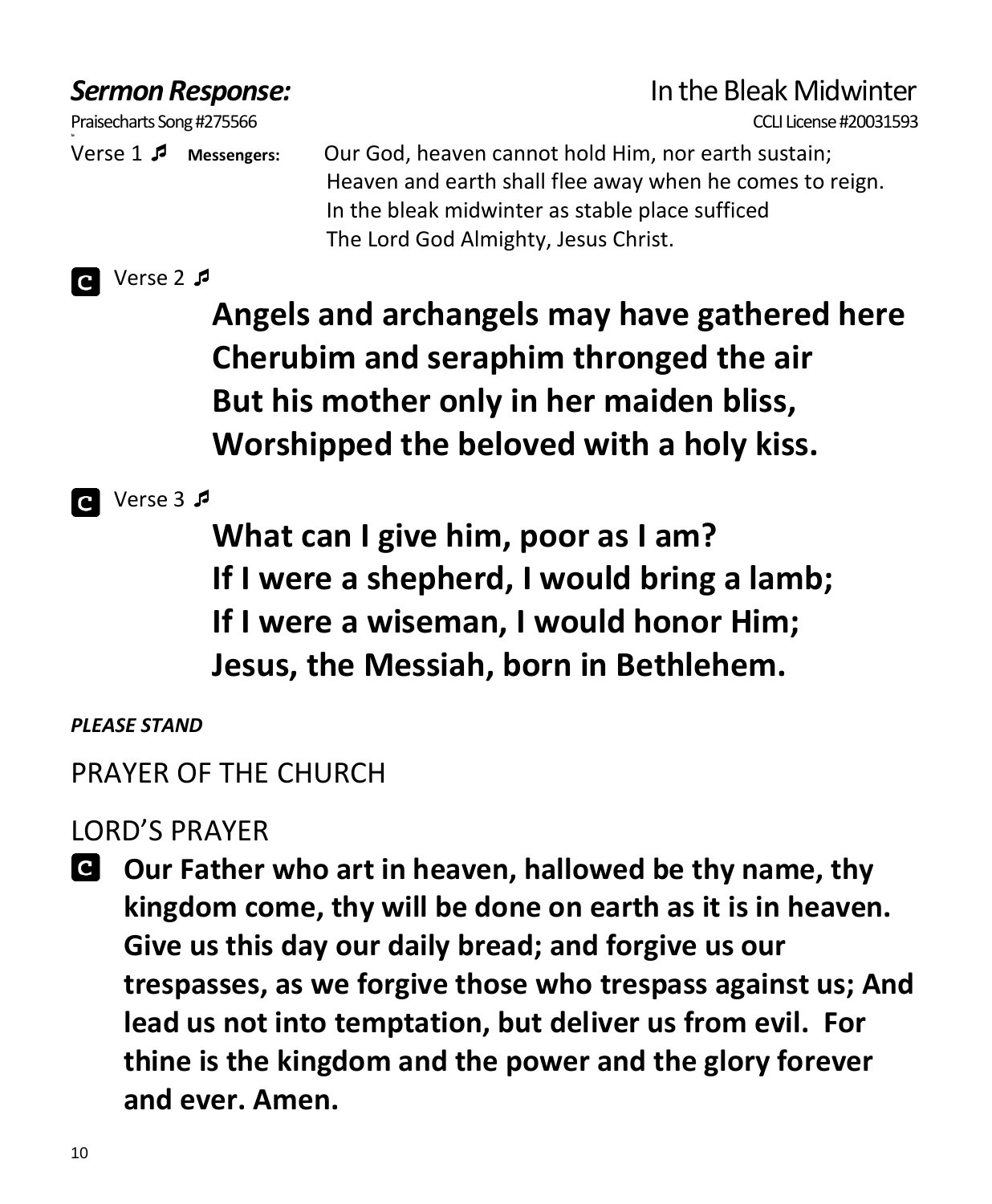# BLESSING

 $[M]$ Brothers and sisters, go in peace. Live in harmony with one another. Serve the Lord with gladness. The Lord bless you and keep you. The Lord make his face shine on you and be gracious to you. The Lord look on you with favor and give you peace. **C Amen.**

**Closing Hymn**<br> **Christmas Amazing Grace** Praise Charts Song #74093 CCLI License #20031593

- Verse 1  **This Holy Child is born to us For all the world to see Peace on the earth, good will to men To God all glory be.**
- $\blacksquare$  Verse 2 *p* **This couple traveled from afar Arrived in Bethlehem And in the inn they sought to stay There was no room for them.**
- Verse 3  **They found a stable filled with hay A manger for a bed God's Son was born this winter night Just as the angels said.**

 *(Hymn concludes on the next page.)*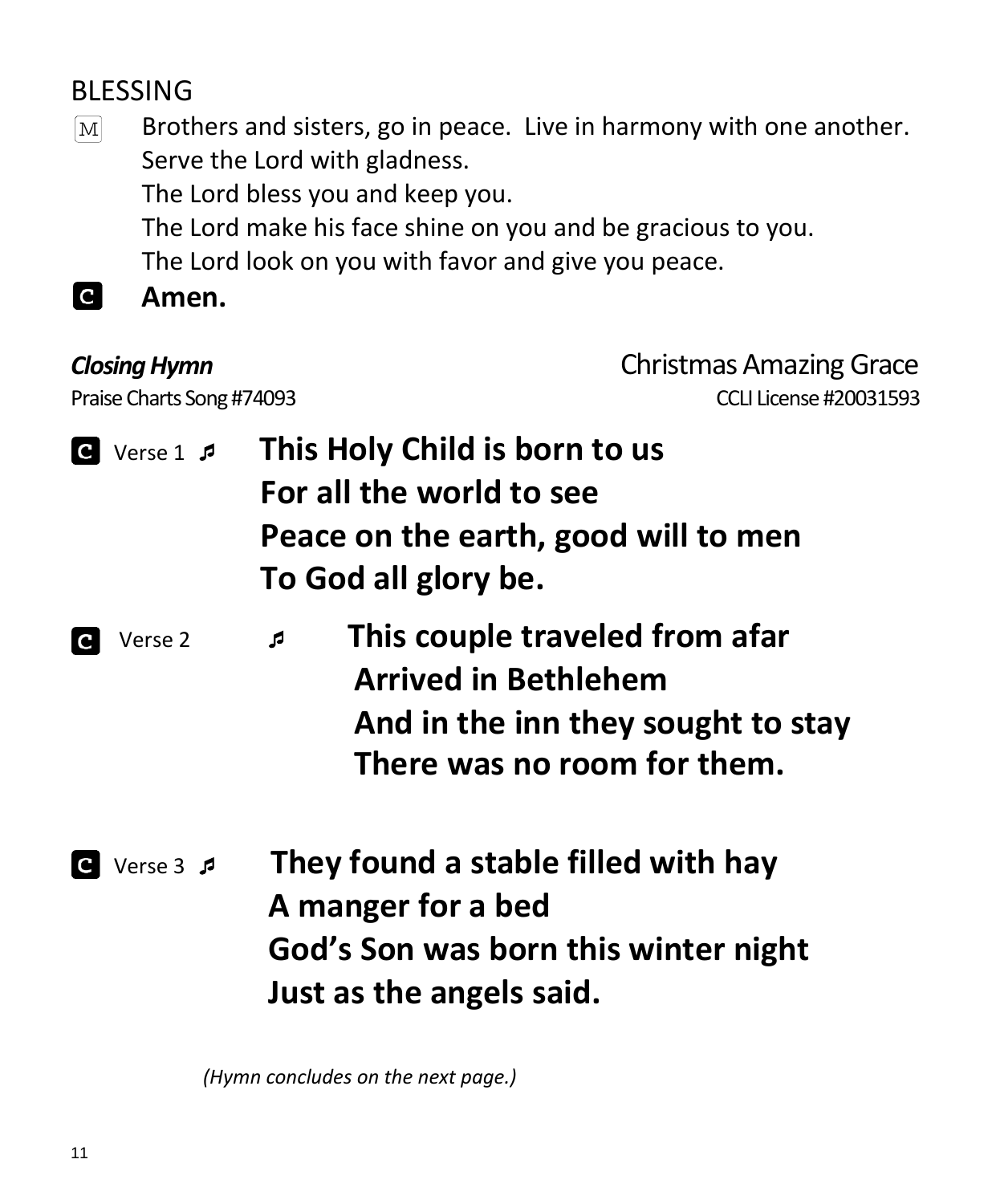| Verse 4            | The shepherds left to see this boy<br>л<br>They wandered through the night<br>The angels led the way to Him<br>A Savior wrapped in light.   |
|--------------------|---------------------------------------------------------------------------------------------------------------------------------------------|
| Verse 5 $\sqrt{2}$ | A star shone bright up in the east<br>The wise men following<br>They brought Him gifts of gold and myrrh<br>To honor Christ the King.       |
| Verse 6            | Jesus grew into a man<br>A<br>He died for you and me<br>But in three days He rose again<br>With us He'll ever be.<br>With us He'll ever be. |

#### *BE SEATED*

## POST SERVICE ANNOUNCEMENTS

### THANK YOU TO OUR WORSHIP LEADERS

Our thanks to the Messengers: Gene Rosera (guitar); Deb Bernhardt (vocals & technology); Gary Bernhardt (percussion & vocals); Abby Stuebs (vocals & keyboard); Phil Stuebs (vocals & guitar) and Pastor Aden (bass guitar).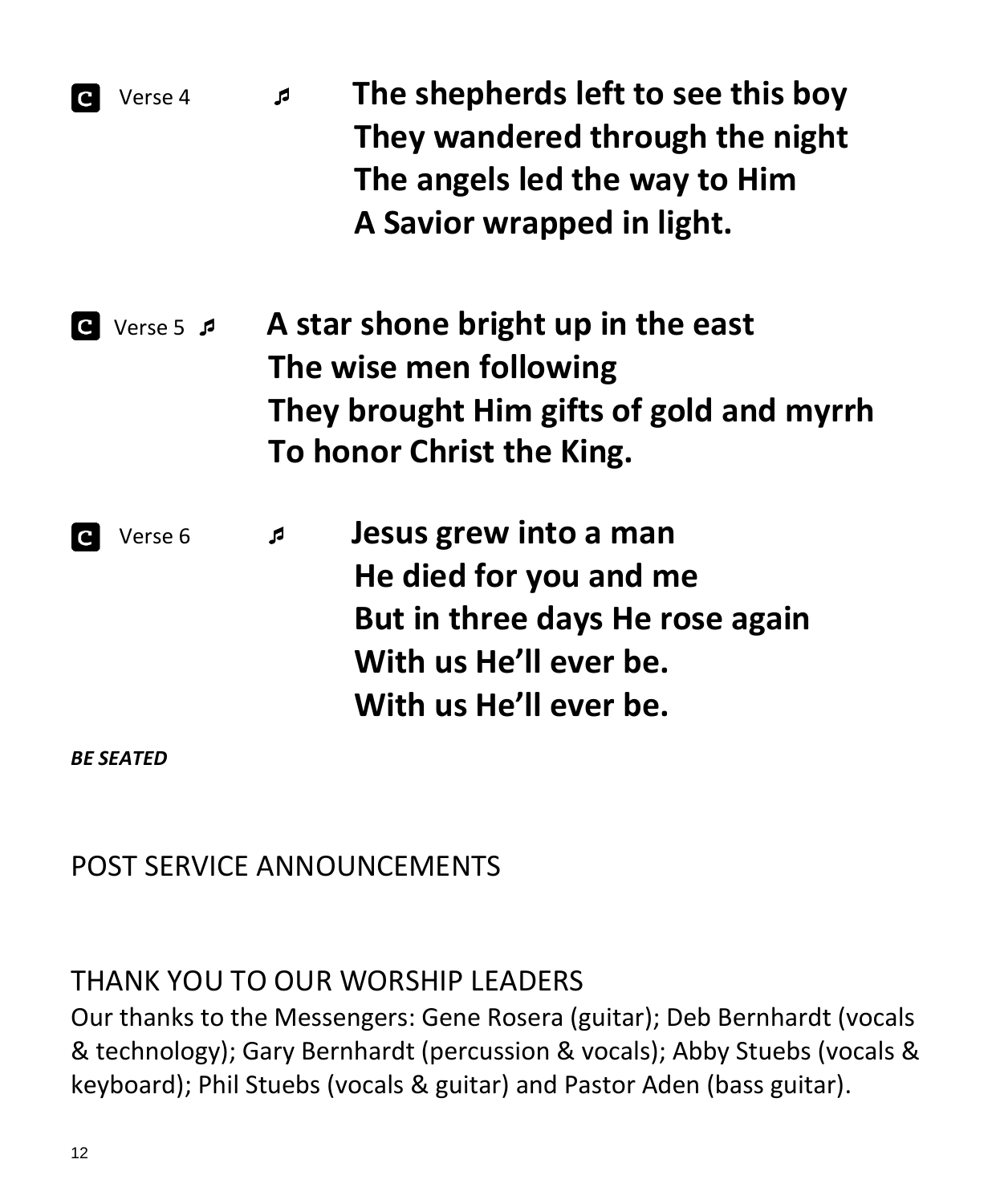### **Our Father's Business**

| Today        | Preacher, Pastor Darin Aden                            |
|--------------|--------------------------------------------------------|
|              | Music Today—MESSENGERS                                 |
|              | Sunday School, CREW & Adult Bible Class at 9:15 am     |
| Tue. 12/7    | Praise Choir Practice at 6:30 pm                       |
| Wed. 12/8    | Public School Confirmation Class at 3:30 pm            |
| Fri. $12/10$ | Basketball at SJSJ - 4:30 pm - B-Boys, 5:30 pm-A-Girls |
|              | $6:30 \text{ pm}$ - A-Boys vs. NEW                     |

#### **Sunday, December 5**

**SERVING YOU TODAY**—**Sunday—8:00 am Ushers—**Jim Matznick, Tom Sebo, Norman Pantzlaff, Gary Bernhardt **■ 10:15 am Ushers—**Andy/Zac Bubolz, Ray Bubolz, Adam Bubolz, Bill Hillmann, Matt Hillmann, Nick Schrubbe ■ **Church Cleaners—**Terry/Karen Prochnow, Dale Barnard, Rod Bubolz ■ **Flower Committee—**Joan Sheahan & Val Jean Link.

**SERVING YOU NEXT WEEK—Sunday—8:00 am Ushers—**Mel Mangin, Tim Mangin, Jamie Mangin, Gary Waack **■ Sunday—10:15 am Ushers—** Terry/Karen Prochnow, Fred Busse, Erwin Waack, Jon Waack, Randy/Sandy Waack, Dereck Waack and Todd Hickmann ■ **Church Cleaners—** Terry/Karen Prochnow, Dale Barnard, Rod Bubolz ■ **Flower Committee—** Joan Sheahan & Val Jean Link **■ Communion Set-Up/Take-Down—**Karla Aden, Chantel Bastian, Joan Sheahan.

**DIVINE CALL—**We are pleased to announce that Pastor & Mrs. Aden have returned the divine calls they received to serve at Resurrection Lutheran Church & School in Rochester, MN. We are blessed to have Pastor & Mrs. Aden continue their ministry here at St. John—St. James.

**KWIK TRIP SCRIP**—All Kwik Trip Scrip is back down to the same percentages that they originally were. Thank you for participating!

**LADIES AID—**There will be no Ladies Aid meeting until March of 2022.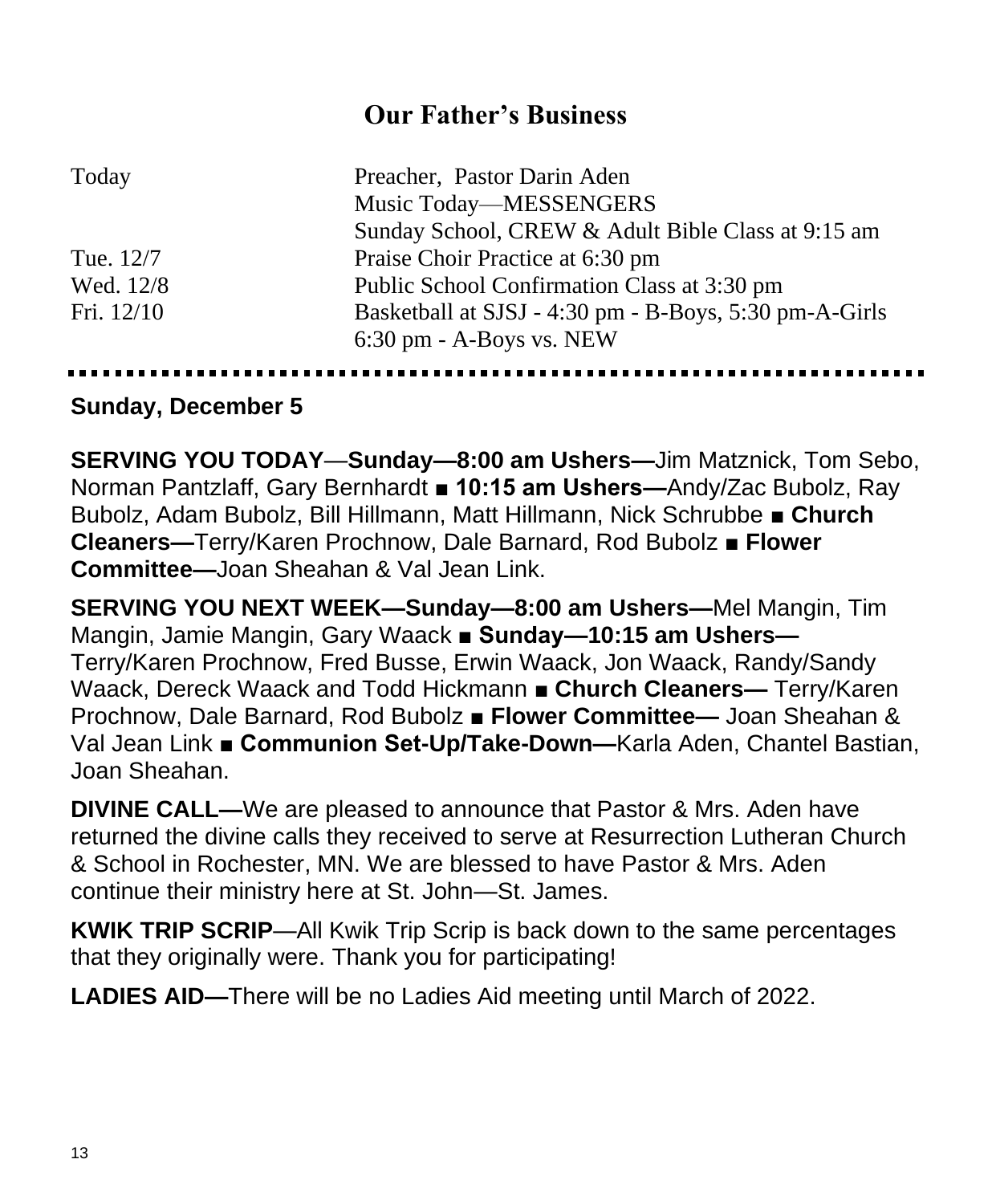**POINSETTIA ORDERS—**This year we will need 8 white and 8 blue Poinsettias for School. Red Poinsettias for church are unlimited. We will keep a tally of blue & white poinsettias in the bulletin announcements, so you know when we reach this amount. Cost of the poinsettias are as follows: \$17.50—Blue, \$12.00—White and \$10.50—Red. Please print clearly and put your order in an envelope provided for you, then place the envelope in the box on the table in the West Church Office. **Please have your order to us TODAY, Sunday, December 5 th** . Checks can be made out to St. John-St. James. You are welcome to take your poinsettias with you after the Christmas Day services. Totals for purchased Blue and White Poinsettias are as follows: Blue—8, White—8 Thank you!

**CHURCH COUNCIL POSITIONS—**The Nominating Committee has met to nominate new people for Church Council positions. The following positions are open this year. 1. Administrative Secretary 2. Christian Education Chairman 3. Evangelism Committee Chairman 4. Worship Committee Chairman 5. Charities Treasurer. We try to nominate people who we feel will fit the position. If you receive a nomination letter, we ask that you prayerfully consider serving our God in a council position.

**CHRISTMAS BAGS—**It is that time of the year when we begin to think about filling the Christmas bags that the children receive after our Christmas Eve Worship Services. If you would like to donate towards the candy, oranges and apples for the bags please leave your donation in the box labeled "Christmas Bags" on the table in the West Church office. Thank you for your kindness!

**HYMNALS TO RE-PURPOSE—**As you can imagine there are a lot of congregations that need to find a purpose for all the nicely used hymnals that we are now left with. When I contacted the WELS offices about our situation they gave us a few guidelines as to what we can do with them. They are as follows: a. Use the pages of the hymnal for craft projects such as: 1. Christmas ornaments (shred pages of a hymnal and put them in glass ball ornaments). 2. Candle decorating. 3. Frame your favorite hymn. 4. Pinterest has many fun ideas! Simply search "hymnal" and you will find more than you know what to do with. 5. Keep them as a "resource" book instead of the main book. If you would like some hymnals for crafts or etc. they will be on the table in the West Church office. Thank you!

**KAY & KAYLA'S CREATIONS—**SJSJ apparel is available for purchase at Kay & Kayla's Creations, 215 Main Street, Reedsville. Find them on Facebook or call (920) 754-1127 for store hours. Kay & Kayla's also offers scrip @ 10% available in the SJSJ scrip office.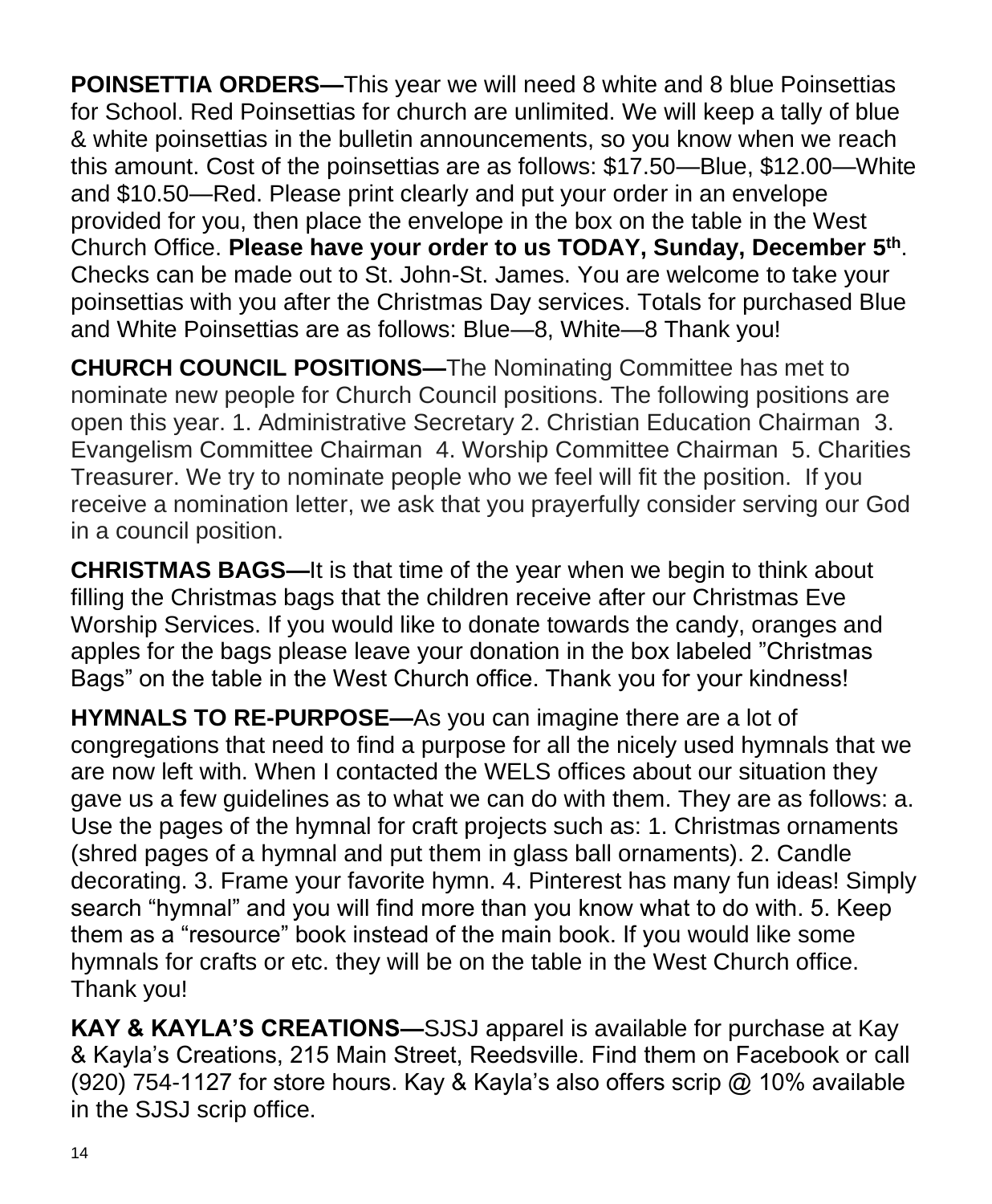**HOME BOUND LIST—**If you would like to send cards or letters to our home bound members there is an updated list provided for you in the West Church Office. Our home-bound members would love to hear from you!

**OFFERING ENVELOPES—**Just a little reminder to pick up your offering envelopes in the West Church office. Please pick them up as soon as you can, so we are cleaned up and ready for the Christmas Eve services. We also have some Jr. Offering envelopes out if you would like to take one for your child/children.

**MINISTRY RESERVE FUND**—We have started a fund for our Second Pastor to help defray costs involved in adding another Pastor. If you wish to give to the Ministry Reserve Fund please place your offering in an envelope and clearly mark it as **Ministry Reserve Fund or 2nd Pastor Fund** and place it in the offering plate. A letter and commitment form will be sent to all members.

**OUR SYMPATHIES—**Ronald "Ronnie" Duescher, age 77, went home to be with Jesus and his passed loved ones Sunday, November 28, 2021 at Aurora BayCare Medical Center in Green Bay. Our most sincere condolences to all family members and close friends. Ron's funeral service was on Wednesday, December 1<sup>st</sup> at 11:00 am at St. John—St. James. We pray for peace in your hearts!

**BAKE SALE—**The SJSJ Lutheran Young Adults will be hosting a Bake Sale (Free Will Donation) on Sunday, December 19th between services and following the late service in the SJSJ Commons Area. Come and get some Christmas goodies!

**MLC ADVENT DEVOTIONS—**If you would like an emailed copy of the MLC Advent Devotions please send us an email at cbubolz@stjohnstjames.com and we will send you a daily copy.

**DIVINE CALL—**Mr. Stuebs has received a divine call to serve as Staff Minister & Music Coordinator at Redeemer Lutheran Church in Tucson, AZ. Please keep Mr. Stuebs and his family in your prayers as he deliberates where the Lord can best use his talents and abilities.

**CREATION MUSEUM—**Trinity Lutheran, Brillion is hosting a Ark Encounter & Creation Museum tour April 25-29, 2022. The tour will be through Tom's Christian Tours and you will be traveling by Lamers Motorcoach. For more information or to sign up for the tour please contact Marcia Wendt—920-646- 0063 or m.wendt@trinitybrillion.org. there is also some literature and registration sheets located on the table in the West Church office.